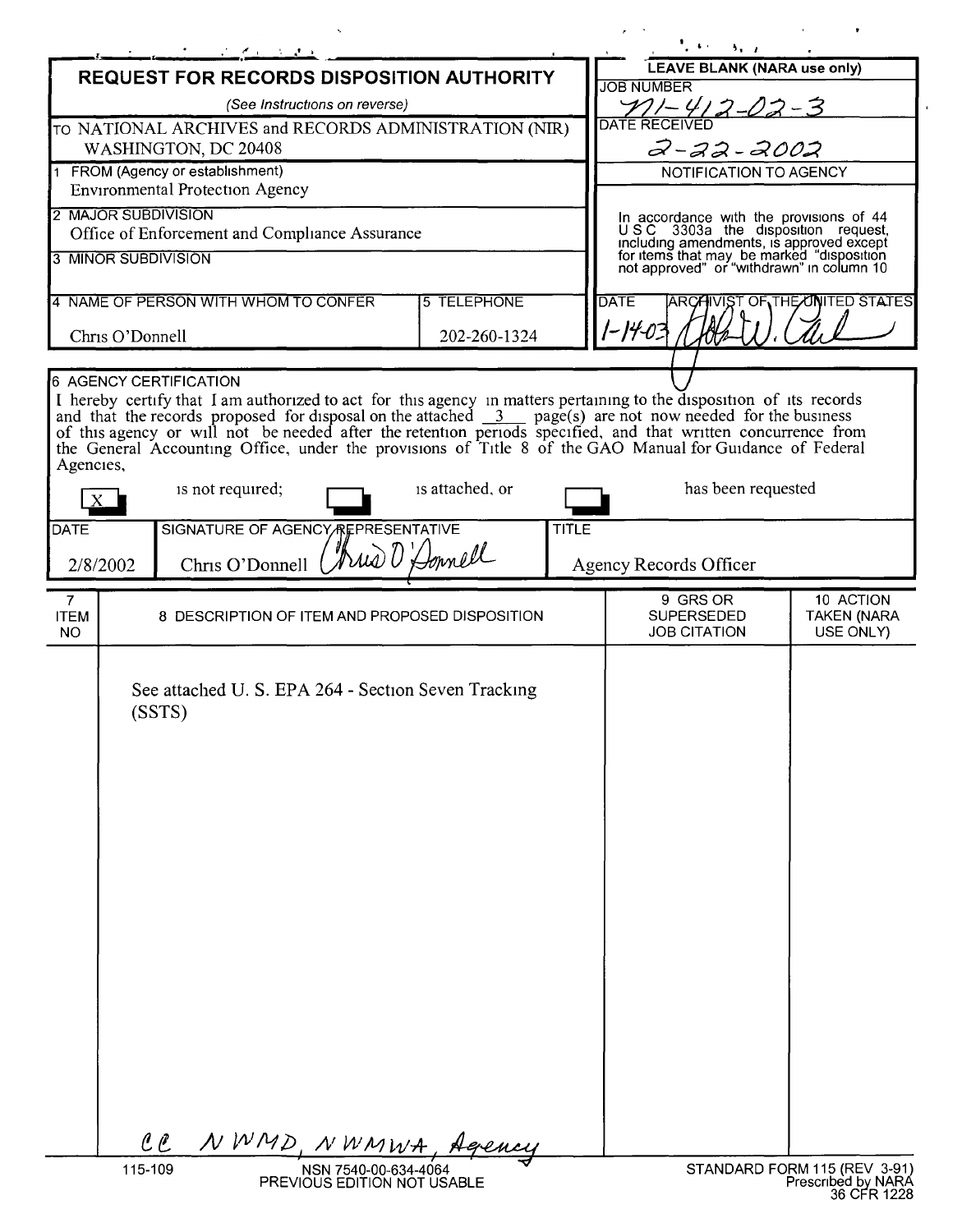# **EPA Records Schedule 264**

**Status:** Fmal, *10/3112009*

**Title:** Section Seven Tracking System (SSTS)

**Program:** Compliance Monitoring

**Applicability:** Agency-wide

**Function:** 108-025-06-01 - Ensure Safe Use of Pesticides

#### **NARA Disposal Authority:**

This schedule authorizes the disposition of the record copy in any media (media neutral), excluding any records already m electronic form. Records designated for permanent retention must be transferred to the National Archives in accordance with NARA standards at the time of transfer.

•  $N1-412-02-3$ 

#### **Description:**

The Section Seven Tracking system (SSTS) is a database containing company, establishment registration data, and annual pesticide production reports.

Predecessor systems mclude: Estabhshment Registration Support System (ERSS) (1974); FIFRA and TSCA Enforcement System (FATES) (1979), FATES was split in 1986 into FATES and FIFRA/TSCA Tracking System (FTTS), SSTS was created in 1991.

#### **Disposition Instructions:**

#### **Item a:** Electromc software program

This item is to be used only by the Office of Enforcement and Compliance Assurance, Office of Compliance, Agriculture Division at Headquarters.

- **• Disposable**
- Destroy when no longer needed to ensure access to, and use of, the electronic records throughout the authonzed retention period.

**Item b(1):** Input - Paper

- **• Disposable**
- Close when information has been entered into the system.
- Destroy 7 years after file closure. Shred submissions with confidential information.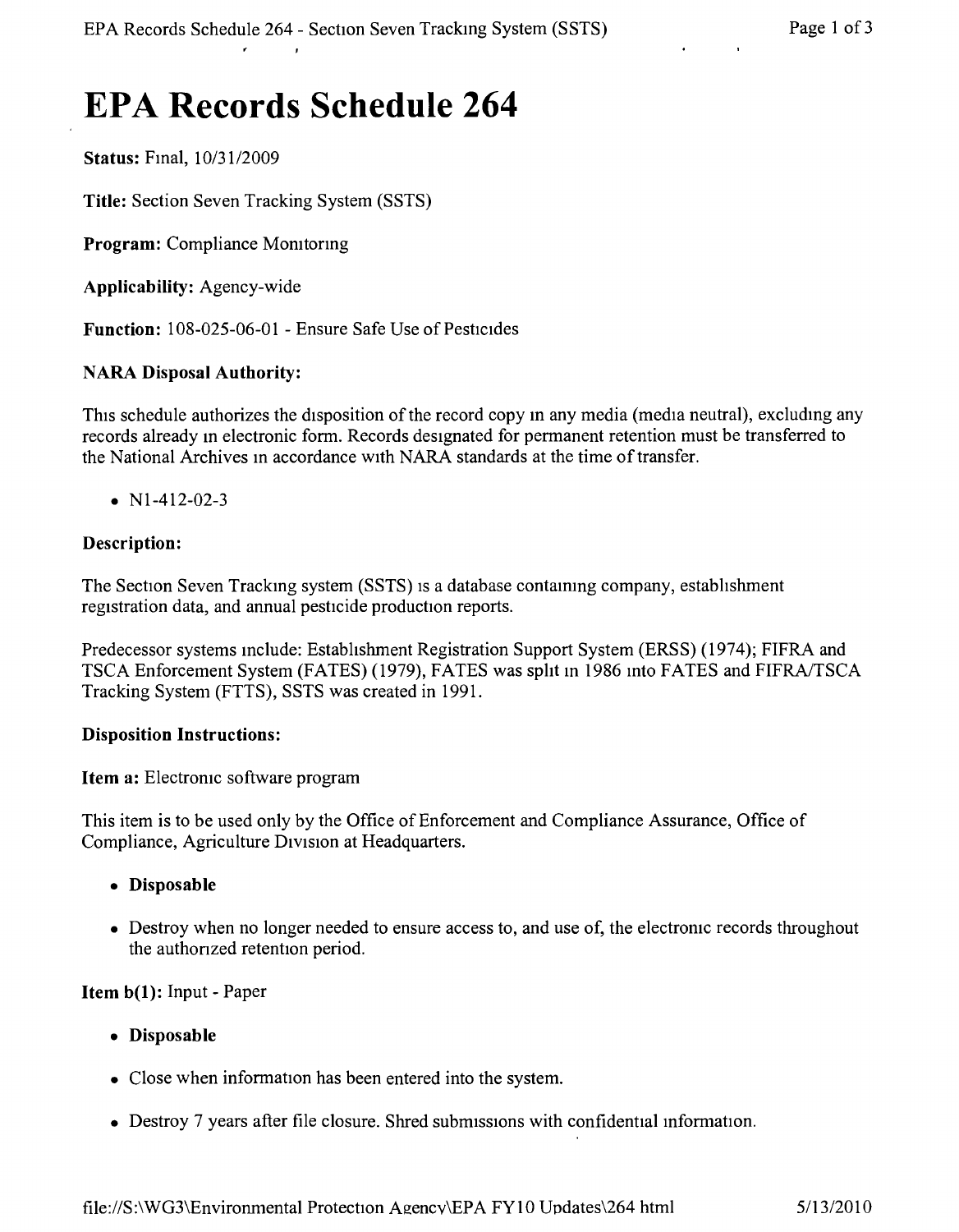## Item b(2): Input - Electronic

- • Disposable
- Close when information has been entered into the system.
- Delete earliest year after closure

## Item c: Electronic data

This item is to be used only by the Office of Enforcement and Comphance Assurance, Office of Compliance, Agriculture Division at Headquarters.

- Permanent
- Close at the end of the reporting year.
- Transfer data annually to the National Archives, as specified in 36 CFR 1235.44-1235 50 or standards applicable at the time.

# Item d: Output and reports

- Varies
- File with related records and follow instructions for the related records.

Item e: System documentation

This item is to be used only by the Office of Enforcement and Compliance Assurance, Office of Compliance, Agnculture DIVISion at Headquarters.

- • Permanent
- Transfer those records necessary to document how the system captures, manipulates, and outputs data to the National Archives annually, as specified in 36 CFR 1235.44-1235.50. Documentation is transferred with the electronic data (item c).

# Guidance:

Pesticide producmg estabhshments printouts mamtained in regional offices are scheduled as EPA 277.

Input to the system takes place at the regional level as well as headquarters. The system maintains 5 years of data. To accomphsh this, once a year the system deletes "year one" data.

#### Reasons for Disposition:

The followmg change was made in the *10/3112009* version:

• Revised wording of disposition instructions for item a.